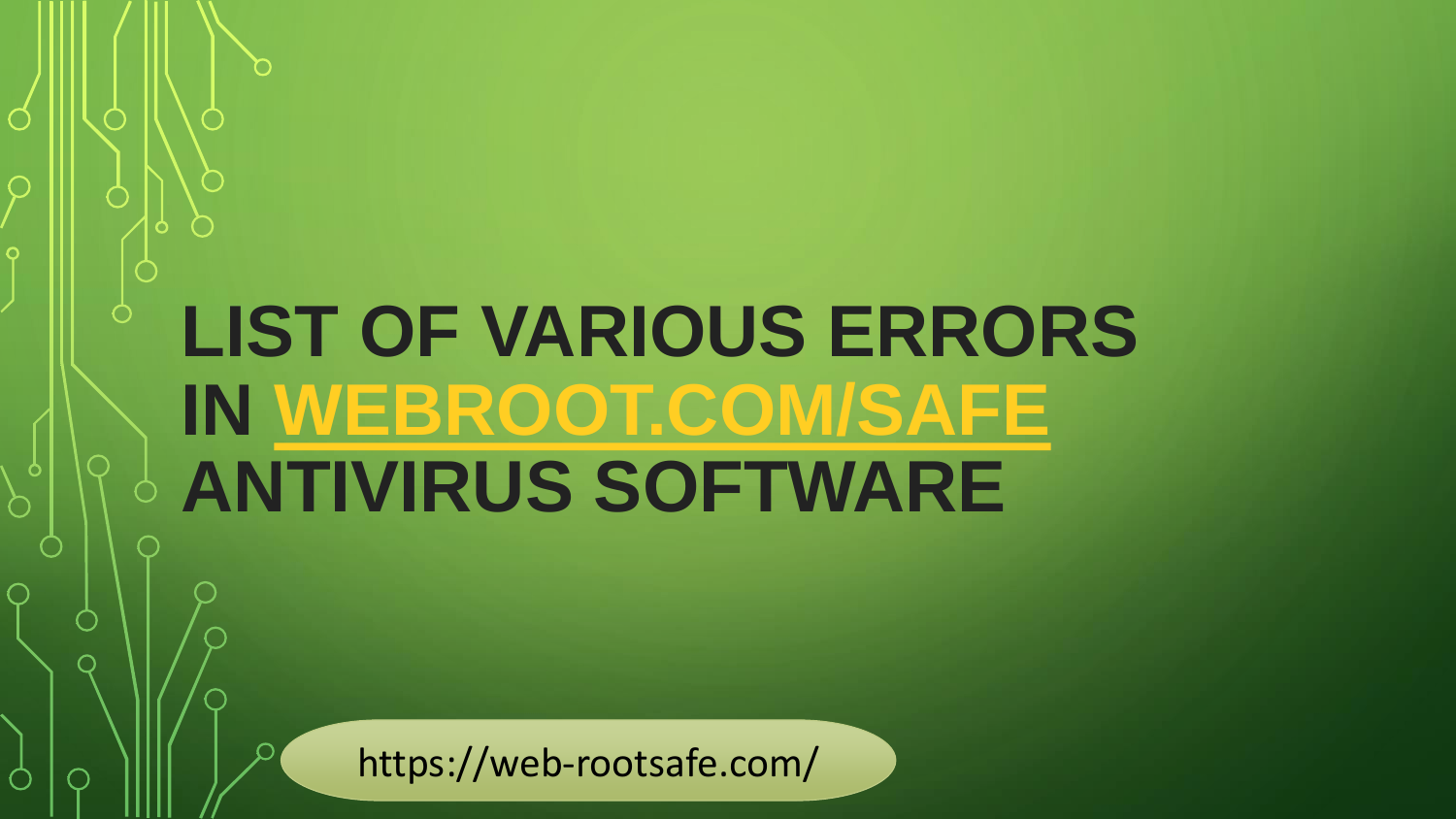## WEBROOT **Secure**Anywhere®

You Are Protected

**What are the Various Errors in Webroot Antivirus Software?**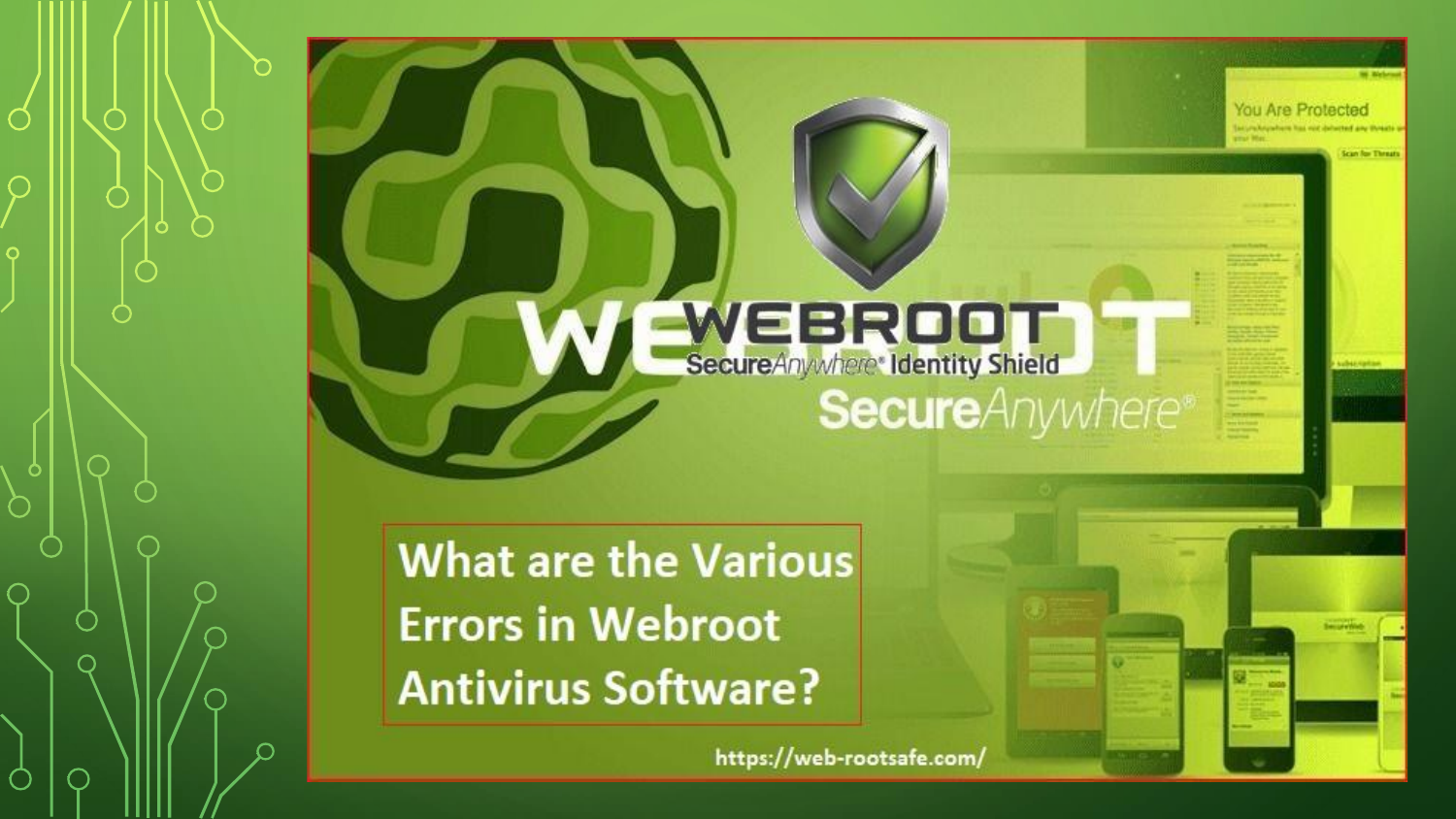List of Various Errors in **[Webroot.com/safe](https://web-rootsafe.com/)** Antivirus Software: Webroot antivirus gives the high-class virus protection to your devices against risky online threats like malware and viruses. This antivirus is the excellent protection software which can easily install in your devices through **[www.webroot.com/safe](https://web-rootsafe.com/)**. It is good for all the devices like Windows, Mac, Computer, Laptop and Android Phones. This software runs in the background to protect your device from threat without interrupting your work. It is light in weight and consumes very less space. It gives great features like Web cam protection, web shield protection, identity theft, compatibility and reliability etc. Besides of all the benefits, users face errors while installing or updating this antivirus. Hence, in this blog you will learn all the solutions of the various errors in Webroot antivirus.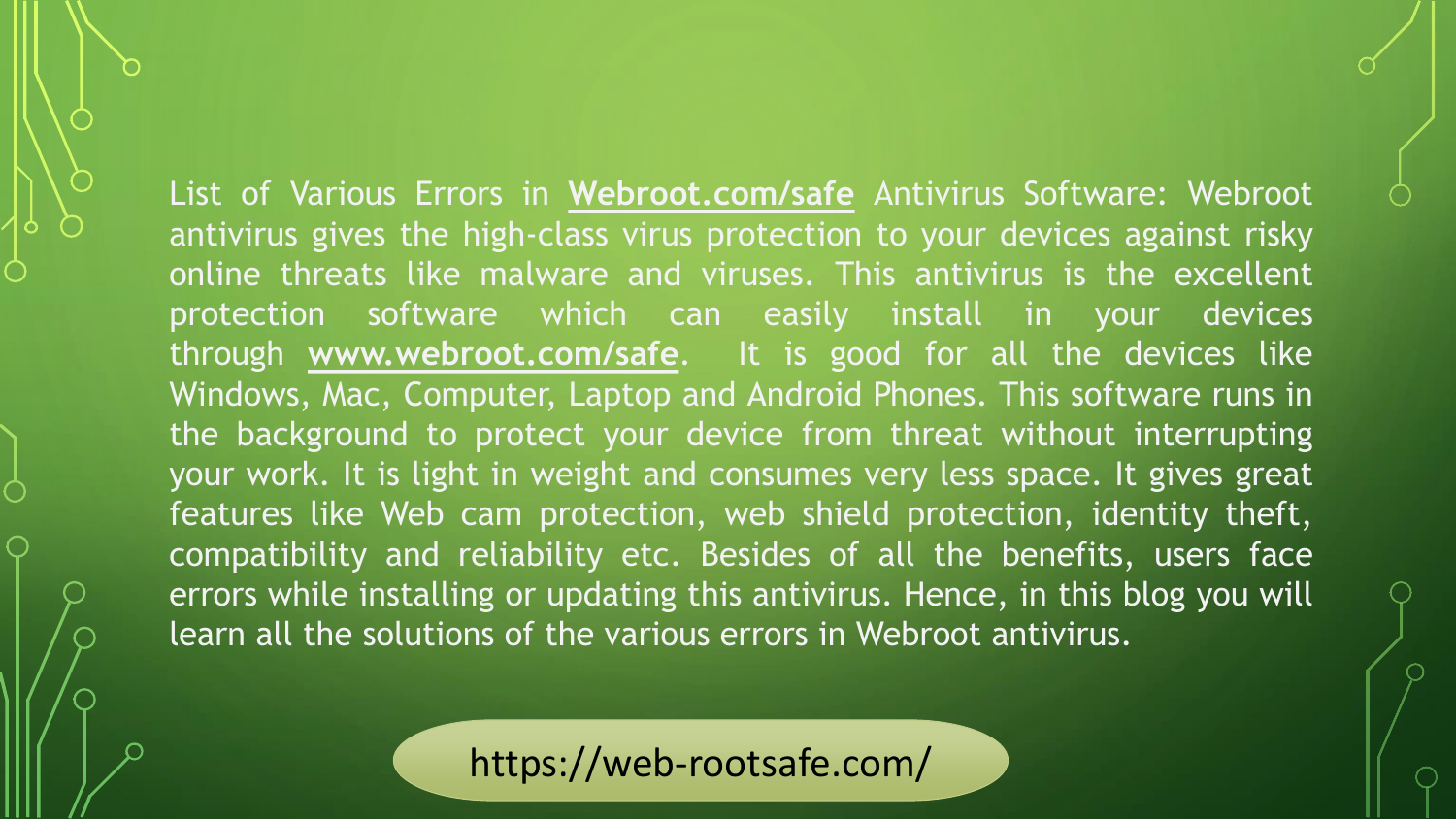#### **WHAT ARE THE VARIOUS ERRORS IN WEBROOT ANTIVIRUS SOFTWARE? [WEBROOT.COM/SAFE](https://web-rootsafe.com/)**

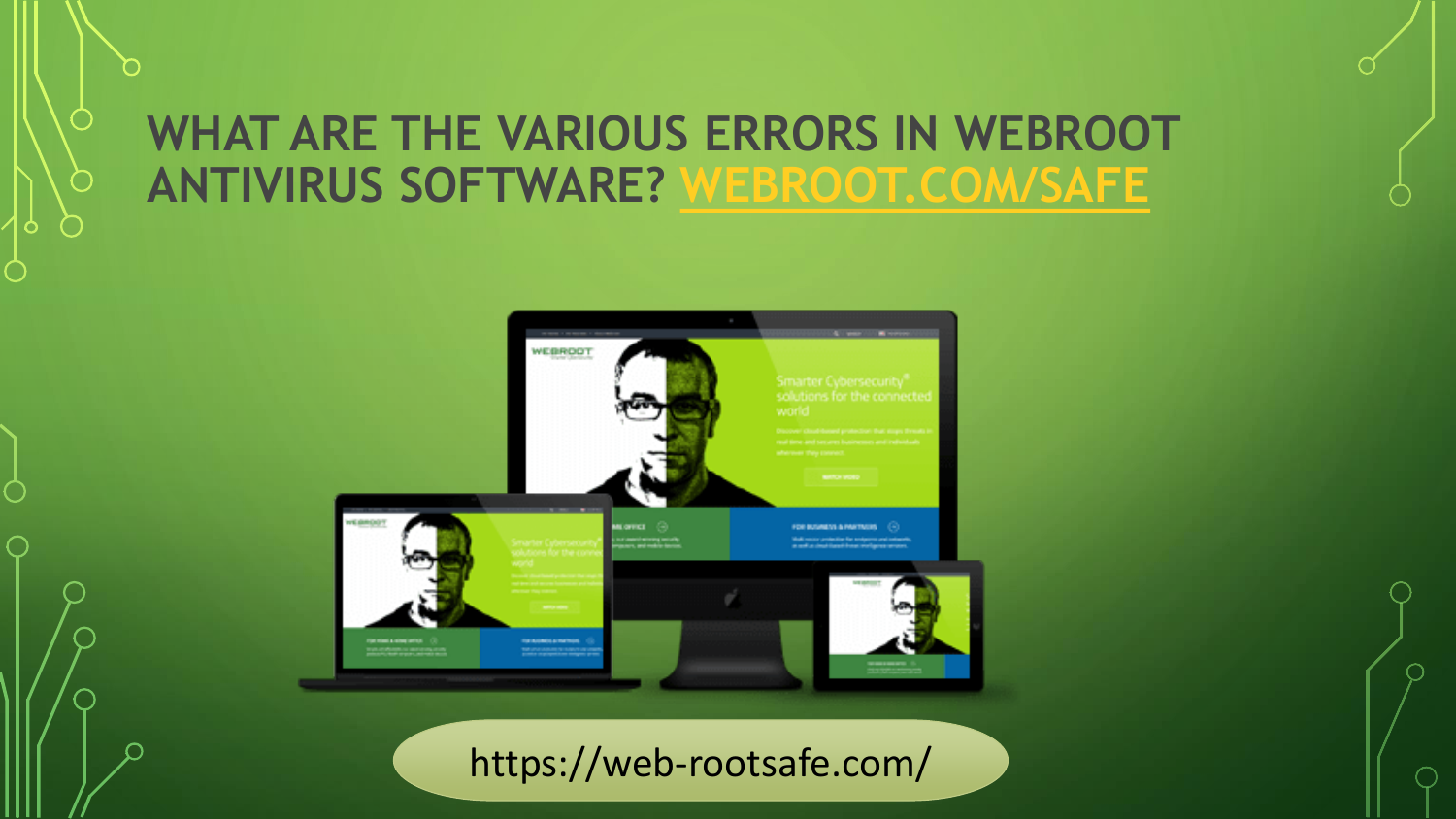#### **1. WEBROOT INSTALLATION ERROR:**

Webroot installation process is not very complicated but sometimes the user encounters failed error message which displays in the middle of the installation process. The reason for such type of errors is due to conflicting system configuration, clash with protection software or if virus has already infected the device which prevents the Webroot antivirus software from installation. If you want to resolve the Webroot installation error, then you should follow the directions given below: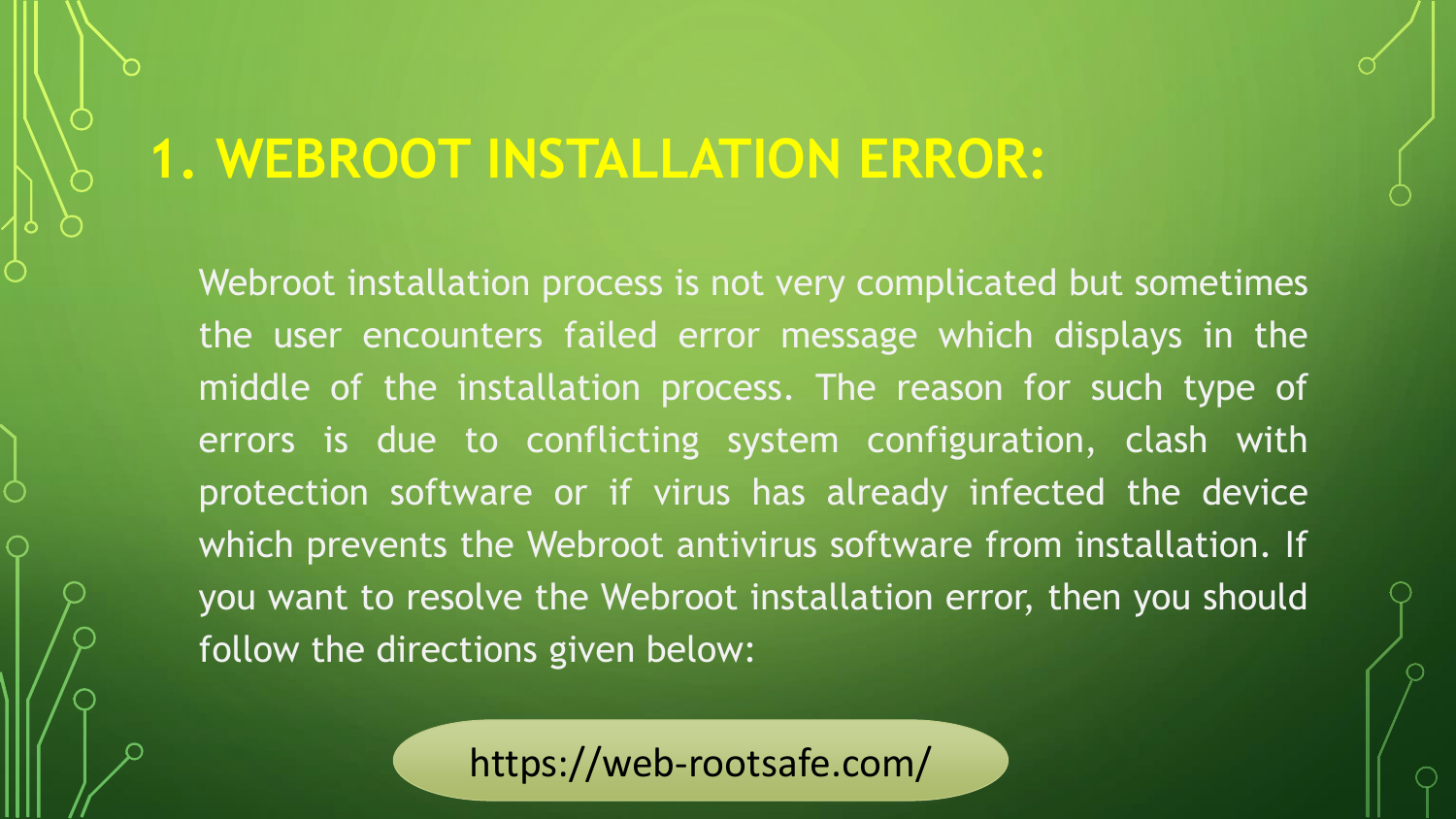#### **SOLUTIONS OF WEBROOT INSTALLATION ERROR:**

First, you should reboot your device once in normal mode to fix the error. Then, you should uninstall any conflicting software or any other antivirus software which is installed in your device. Now, you should reinstall the Webroot antivirus software through www.webroot.com/safe. You should also make sure that all the pre-requirements are met.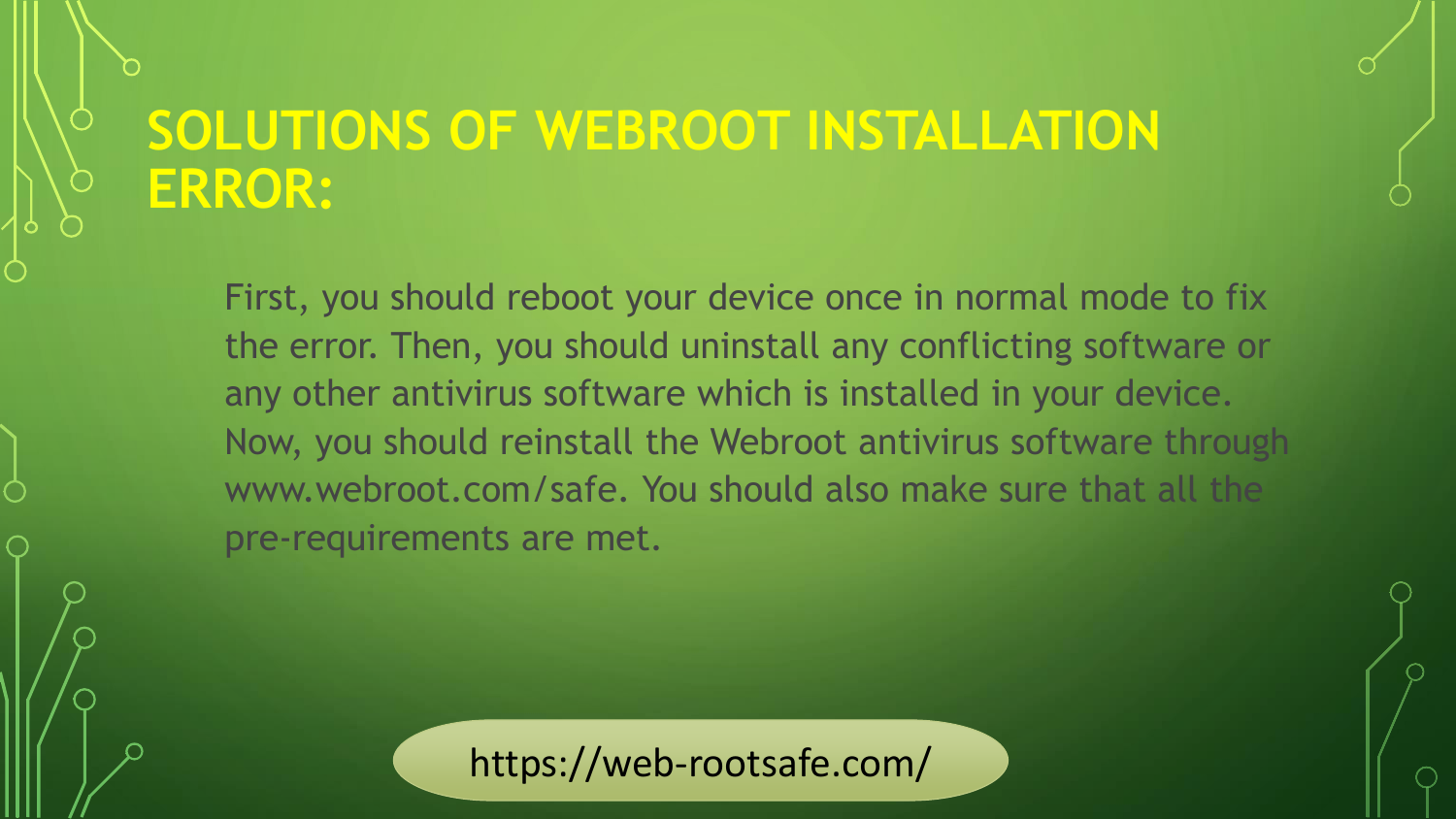#### **2. WEBROOT CRITICAL ERROR:**

Webroot critical error happens when you try to update a particular file in your device. If you want to resolve the Webroot critical error, then you should follow the below method: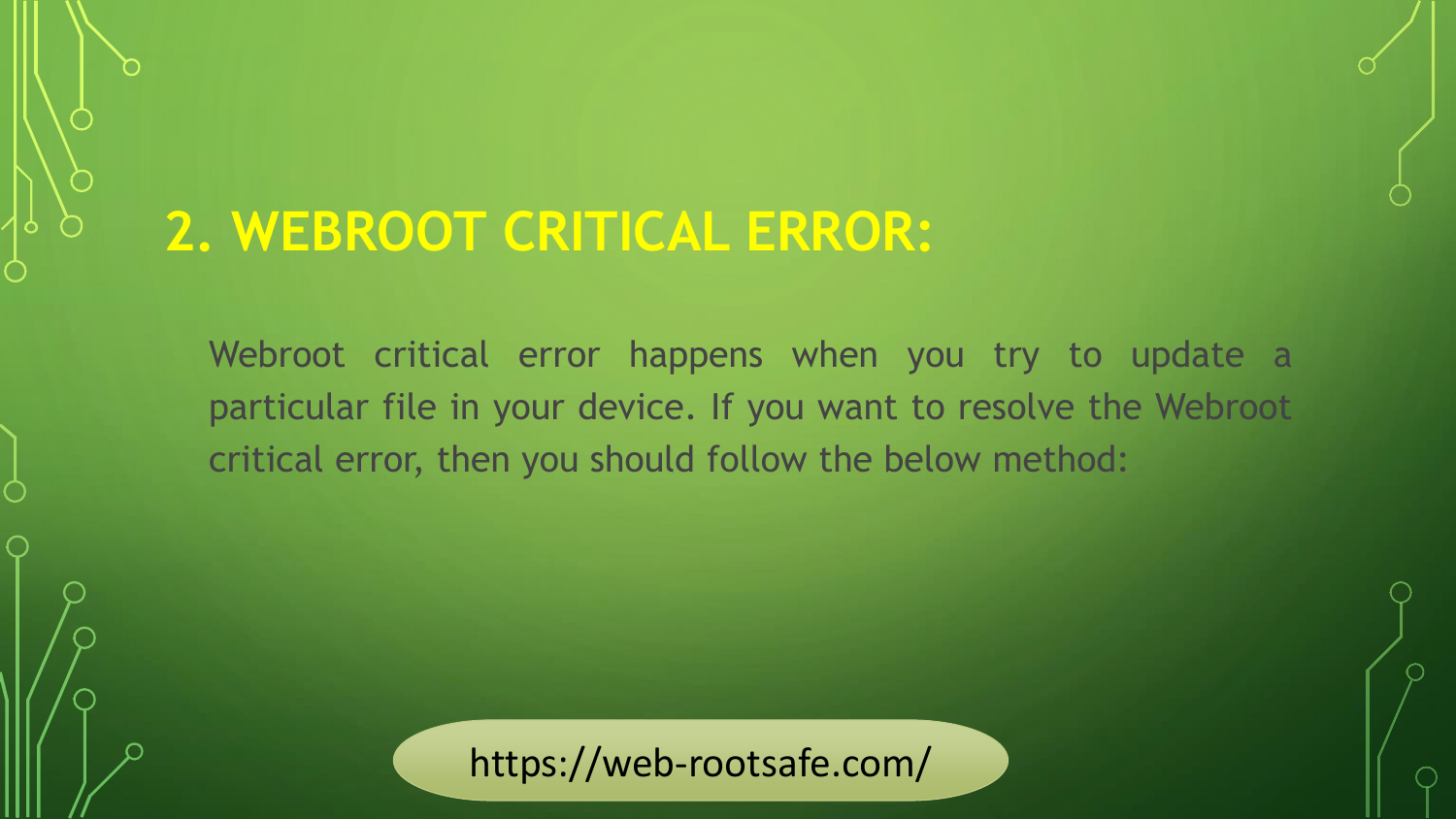### **SOLUTION OF WEBROOT CRITICAL ERROR:**

For this, you should go to the control panel and then just select program and features and then uninstall the Webroot setup. When you completion of the un-installation process, then you should clean the trash. Now, again you should reinstall the Webroot Antivirus software through www.webroot.com/safe.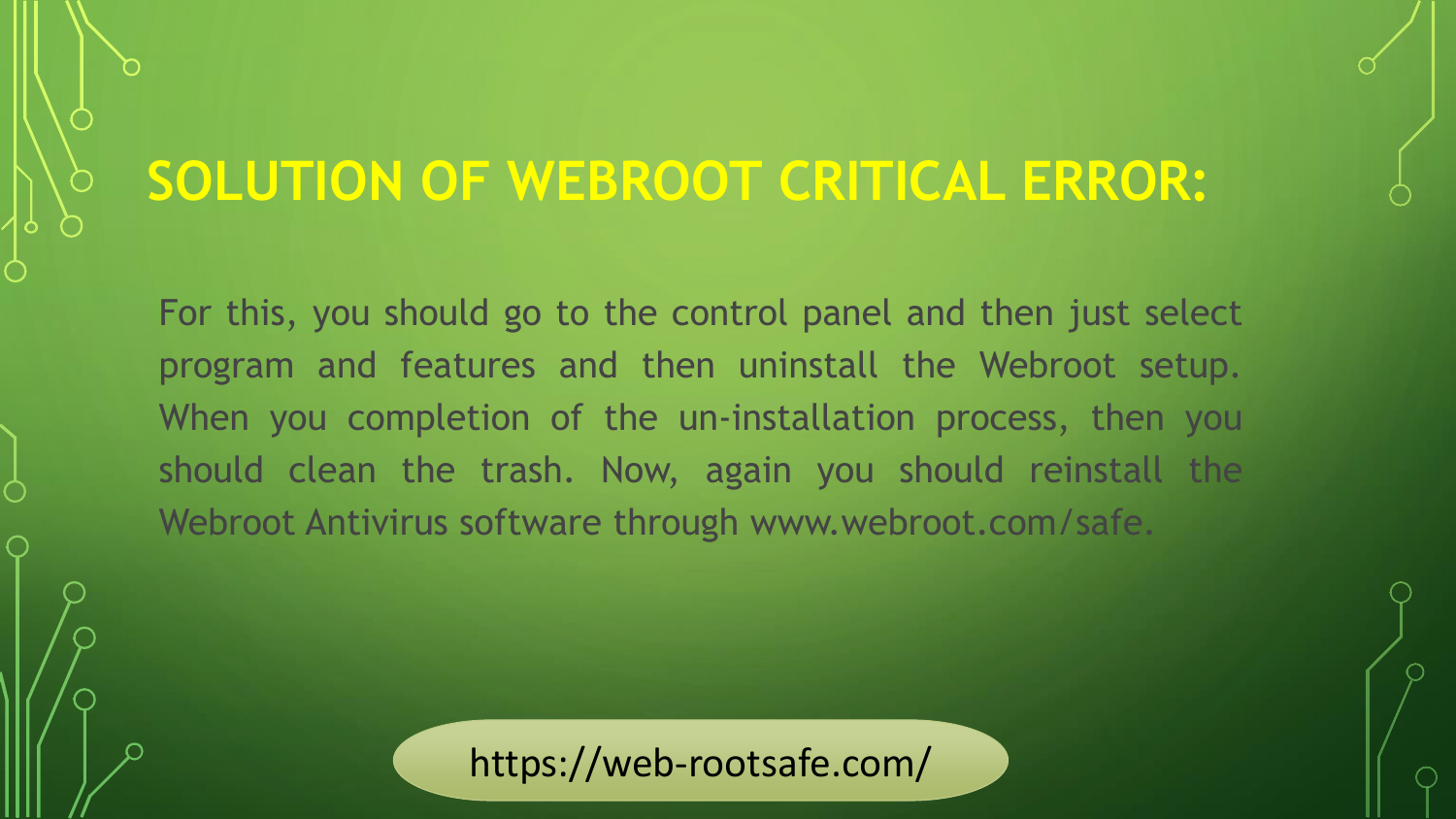### **3. WEBROOT UPDATE ERROR:**

If Webroot antivirus software is not renewing or giving you the update failed error. This type of error occurs due to the lack of memory space in the device or if there is something else which prevents the Webroot from updating to the latest version. If you want to resolve the update related errors on Windows or Mac, then follow the below method: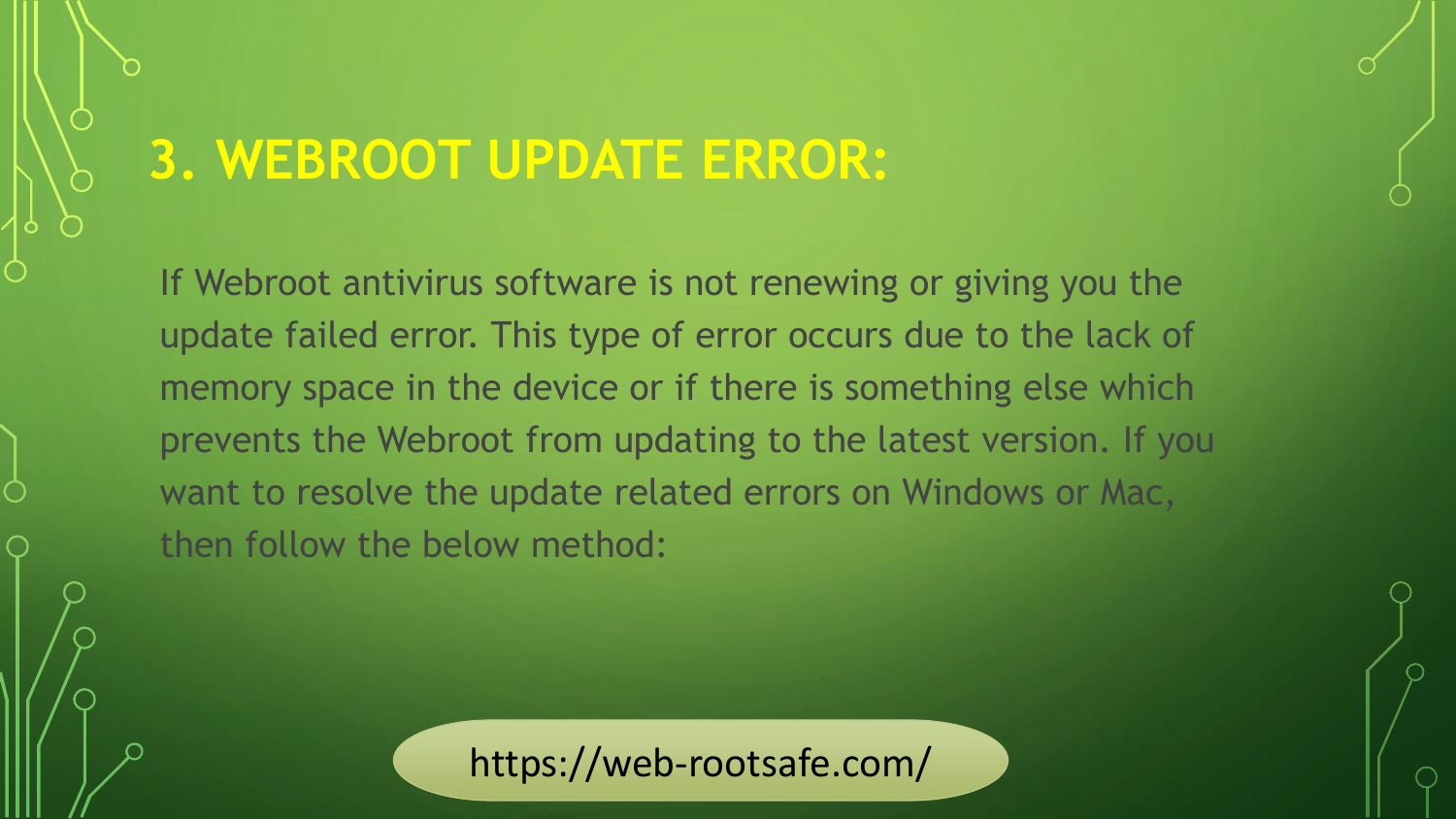#### **SOLUTIONS OF WEBROOT UPDATE ERROR:**

In the Webroot Dashboard, you should open the Settings and click on the Updates button to update it. If in case, updated failed then from Webroot dashboard, you should visit to the Settings option. Now, from the Basic Configuration tab, you should make sure that the Automatically download and also the apply updates is enabled. If in case it is not enabled, then you should do it and try to install the updates now.